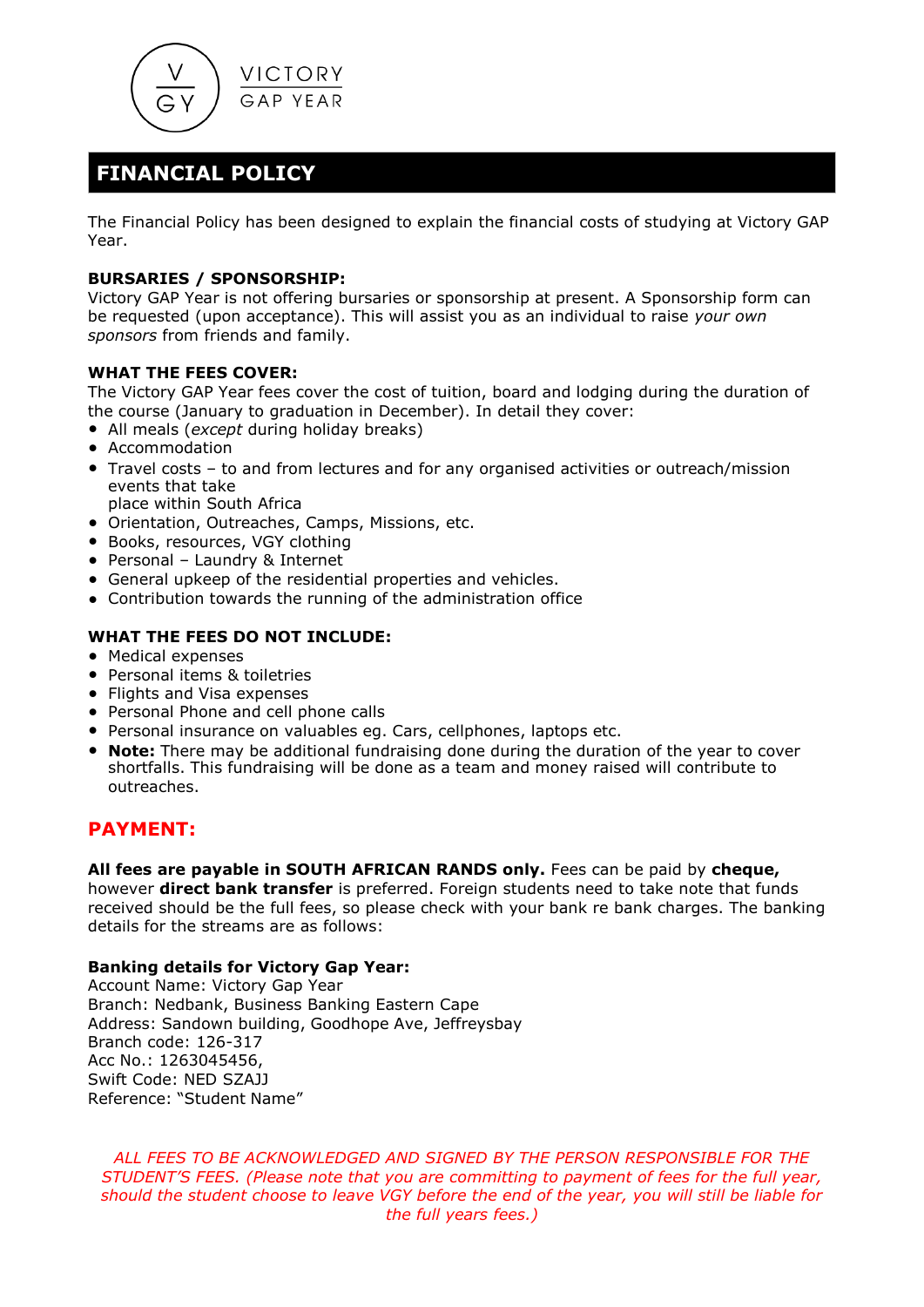## **FEES FOR THE YEAR**

## **1. APPLICATION AND REGISTRATION**

*PLEASE CHOOSE YOUR PREFERRED PAYMENT OPTION:*

| <b>PAYMENT</b>  | <b>DUE DATE</b>                                | <b>AMOUNT</b> |
|-----------------|------------------------------------------------|---------------|
| Application fee | Payable upon application                       | R395.00       |
| Acceptance fee  | Payable on acceptance (this is non-refundable) | R4,900.00     |

### **2. FEES FOR THE YEAR – PAYMENT OPTIONS**

| <b>TICK</b> | <b>OPTION</b>      | <b>DUE DATE</b>                                        | <b>ONE</b><br><b>PAYMENT</b><br><b>AMOUNT</b> | <b>TOTAL FOR</b><br><b>THE YEAR</b> |
|-------------|--------------------|--------------------------------------------------------|-----------------------------------------------|-------------------------------------|
|             | 1 PAYMENT          | 13 Jan                                                 | R 81,250.00                                   | R81,250.00                          |
|             | 4 PAYMENTS         | Per term<br>13 Jan, 1Apr, 1Jul, 1Sept                  | R 20,900.00                                   | R83,600.00                          |
|             | <b>11 PAYMENTS</b> | 13 Jan and then 1st of<br>every month Feb-<br>November | R 8,250.00                                    | R90,750.00                          |

*ALL FEES* TO BE ACKNOWLEDGED AND SIGNED BY THE PERSON RESPONSIBLE FOR THE STUDENT'S FEES. (Please note that you are committing to payment of fees for the full year, should the student choose to leave VGY before the end of the year, you will still be liable for the full years fees.)